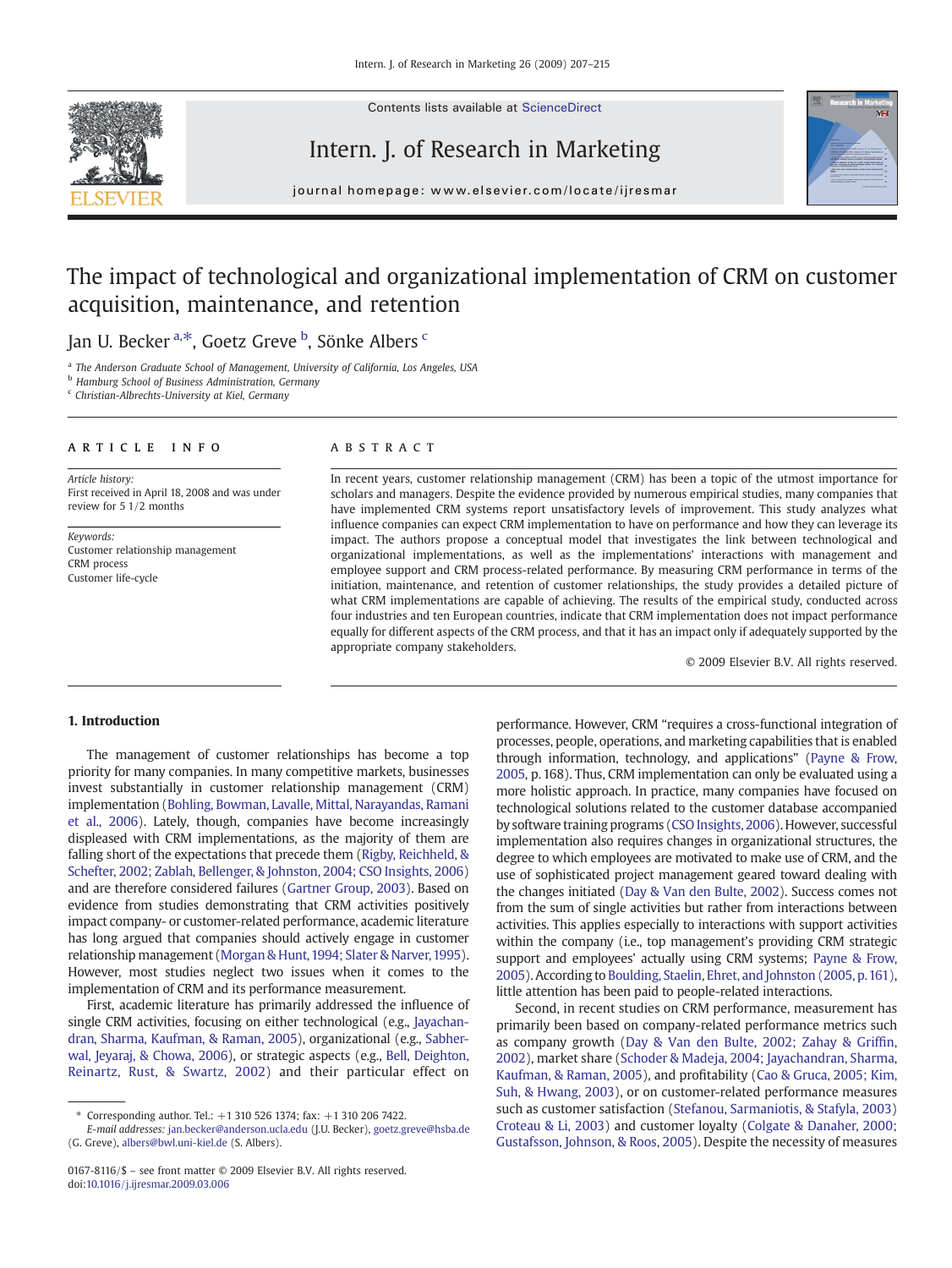at the aggregate company level, it seems worthwhile to take a closer look at the value chain and assess why CRM sometimes fails to meet expectations ([Lehmann, 2004\)](#page--1-0). Since customer bases are not homogeneous with regard to the relationship stage [\(Dwyer, Schurr, & Oh,](#page--1-0) [1987; Reinartz, Krafft, & Hoyer, 2004\)](#page--1-0), the question arises of whether the implementations are equally able to serve CRM objectives in each of the relationship stages. If CRM activities influence each stage differently, negatively correlated results at each stage could lead to an insignificant impact on overall outcomes. In order to gather better diagnostic information on why some CRM implementations are successful while others are not, we measure how they meet intermediate objectives depending on different aspects of the customer relationship management process (i.e., acquiring new customers, maintaining and developing existing customers, or regaining already lost customers; see [Reinartz, Krafft, & Hoyer, 2004](#page--1-0)).

The contributions of this study are as follows. First, we introduce a novel set of performance measures that capture the process-related objectives of CRM. Second, we investigate the impact of CRM implementations on performance with regard to the CRM process. Third, we test the moderating effect of management and employee support on the performance of those CRM implementations. The results reveal which CRM objectives companies may actually expect the implementations to fulfill and, hence, show which CRM implementations companies should invest in.

In the following section, we develop a conceptual model and identify hypotheses regarding the impact of organizational and technological CRM implementations on performance, as well as that of their interactions with management and employee support. Using data across four industries and ten European countries, our findings show that investments in CRM have little effect on performance unless top management and employees buy into organizational changes and technological systems and actively support them. As this effect does not hold equally for all aspects of the CRM process, we identify explanations as to why CRM implementations may be perceived as failing and provide suggestions for further research.

### 2. Conceptual framework and hypotheses

CRM has been one of the prevalent topics in recent years in both academic theory and practice [\(Kumar, Lemon, & Parasuraman, 2006;](#page--1-0) [Boulding et al., 2005\)](#page--1-0). Thanks to numerous articles showing the positive impact of CRM activities—especially those of an organizational, strategic, and technological nature—on performance (i.e., company-related performance: see [Day & Van den Bulte, 2002; Cao](#page--1-0) [& Gruca, 2005; Palmatier, Scheer, Houston, Evans, & Gopalakrishna,](#page--1-0) [2007](#page--1-0); or customer-related performance: see [Stefanou, Sarmaniotis &](#page--1-0) [Stafyla, 2003; Gustafsson, Johnson, & Roos, 2005; Mithas, Krishnan, &](#page--1-0) [Fornell, 2005; Colgate & Danaher, 2000](#page--1-0)), companies have invested billions of dollars in implementing CRM solutions ([Ahearne, Hughes,](#page--1-0) [& Schillewaert, 2007](#page--1-0)). Nevertheless, companies complain that CRM implementations do not live up to their expectations ([Rigby et al.,](#page--1-0) [2002; Zablah et al., 2004](#page--1-0)).

While the findings of extant research certainly underline the importance of CRM for companies' overall success, they do not capture the implementations' contribution with regard to the specific objectives of CRM. Provided that CRM is a cross-functional process that focuses on initiating, maintaining, and retaining long-term customer relationships [\(Reinartz et al., 2004](#page--1-0)), performance measures should account for different aspects of the process. Acquiring new customers represents the first objective in the customer relationship process (i.e., customer acquisition). We assume that regained customers possess a potential equivalent to that of newly acquired customers and, accordingly, that they deserve as much attention. We therefore consider regained customers as significant contributors to success in terms of customer initiation as well ([Thomas, Blattberg, & Fox, 2004](#page--1-0)). For the second objective, customer maintenance, companies need to develop and

intensify customer relationships in such a way that they result in higher customer satisfaction, expanded relationships (e.g., through cross- and up-selling activities), and increased customer revenues. However, relationships show decreasing returns at the end of the customer life cycle ([Dwyer et al., 1987](#page--1-0)). While [Reinartz et al. \(2004\)](#page--1-0) conceptualize customer relationships as ending at this point, we propose that customer retention is an appropriate objective of CRM. For this purpose, companies need to identify previously profitable but currently inactive customers and initiate appropriate activities to reactivate those customers. Importantly, despite the assumption that all objectives have a positive impact on companies' overall performance, CRM implementations may affect each of the objectives differently. Therefore, the aggregation of (e.g., negatively correlated) influences for all aspects could lead to insignificant overall outcomes. Since no previous study has focused on CRM process-related objectives, there is an obvious need to provide empirical evidence regarding which objectives can be achieved through CRM implementations.

Furthermore, extant research has primarily focused on investigating the performance of a number of single CRM activities (e.g., [Stefanou et al., 2003; Mithas et al., 2005](#page--1-0)). While the findings are necessary to confirm the relevance of CRM [\(Boulding et al., 2005](#page--1-0)), this focus on single activities does not adequately capture the complexity of CRM implementation projects. In reality, companies often engage large teams of either internal project members or consultants to implement complex CRM technology systems (e.g., databases, analytic tools, and software applications) or to align the companies' organizations and structures according to the cross-functional perspective of CRM [\(CSO Insights, 2006\)](#page--1-0). We assume that the introduction and impact of these activities form the core of CRM and determine its performance (in terms of main effects). However, it is not sufficient merely to implement those systems and hope that they will be successful—interactions between people and processes need to be considered as well because they represent the degree to which management and employees accept CRM and support its implementation (in terms of interaction effects). In order to identify the impact of investments on technological or organizational forms of implementation associated with CRM process-related objectives, we introduce a conceptual model as depicted in Fig. 1. The model incorporates both types of CRM implementation (technological and organizational) and their contribution to CRM's objectives, as well as the moderating effects of support from management and employees within the firm. In the remainder of this section, we describe the conceptual framework of the model and derive hypotheses.

One factor of strong theoretical and managerial importance is the implementation of information technology (i.e., technological implementations; c.f. [Hitt & Brynjolfsson, 1996; Menon, Lee, & Eldenburg,](#page--1-0) [2000, Zahay & Grif](#page--1-0)fin, 2004). Set up and configured properly, IT systems provide for the acquisition, storage, and accessibility of customer information [\(Sinkula, Baker, & Noordewier, 1997; Slater &](#page--1-0)



Fig. 1. Performance model of CRM implementations.